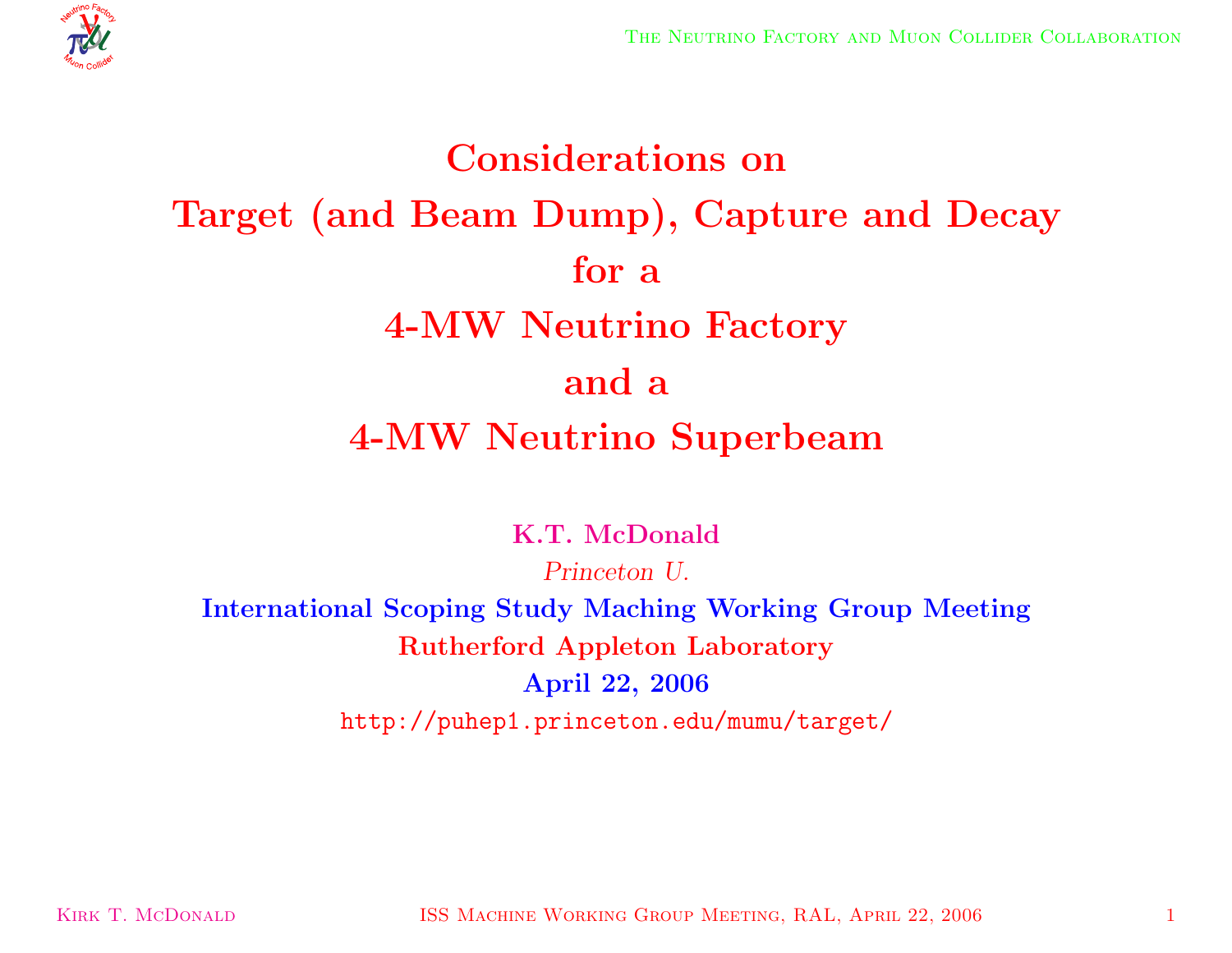

#### **The Context**

- Physics: Nature presents us with the opportunity to explore the richness of the  $\bm{\mathrm{mixing}}$  of massive  $\bm{\mathrm{neutrinos:}}$   $\bm{\mathrm{Mass~hierarchy,}}$   $\sin^2\bm{\theta}_{13},$   $CP$   $\bm{\mathrm{violation.}}$
- *•* **Neutrino Beams:**
	- $-$  **Superbeam neutrinos from**  $\pi^{\pm} \to \mu^{\pm} \nu_{\mu} (\overline{\nu}_{\mu}).$  **(Pions from**  $pA \to \pi^{\pm} X.$ **)**
	- $-$  Factory neutrinos from  $\bm{\mu}^\pm \to e^\pm \overline{\bm{\nu}}_{\bm{\mu}} \bm{\nu}_e (\bm{\nu}_{\bm{\mu}} \overline{\bm{\nu}}_e)$ . (Muons from  $\bm{\pi}^\pm \to \bm{\mu}^\pm \bm{\nu}_{\bm{\mu}} (\overline{\bm{\nu}}_{\bm{\mu}})$ .)
	- $\rightarrow$   $\beta$ -beam neutrinos from  ${}^6\textrm{He} \rightarrow {}^6\textrm{Lie}^-\overline{\nu}_e,$   ${}^{18}\textrm{Ne} \rightarrow {}^{18}\textrm{Fe}^+\nu_e$  (not discussed here).
- *•* **Detectors: Cheapest large detectors are calorimeters with no magnetic field.**
	- $\Rightarrow$  Cheapest to study  $\nu_\mu \rightarrow \nu_e$  oscillations with a sign-selected source.
	- <sup>⇒</sup> **Long time to study both neutrino and antineutrino oscillations.**
	- **Alternatives to permit simultaneous studies of neutrinos and antineutrinos:**
	- $-$  **Magnetized iron calorimeter with Neutrino Factory**  $(\mu^{\pm}$  **only).**
	- **– Magnetized liquid argon detector with Superbeam and/or Neutrino Factory.**  $($  Only magnetized LAr detector can distinguish  $e^{\pm}$ . $)$

**(Neutrino Factory needs magnetized detector even if sign-selected beam.)**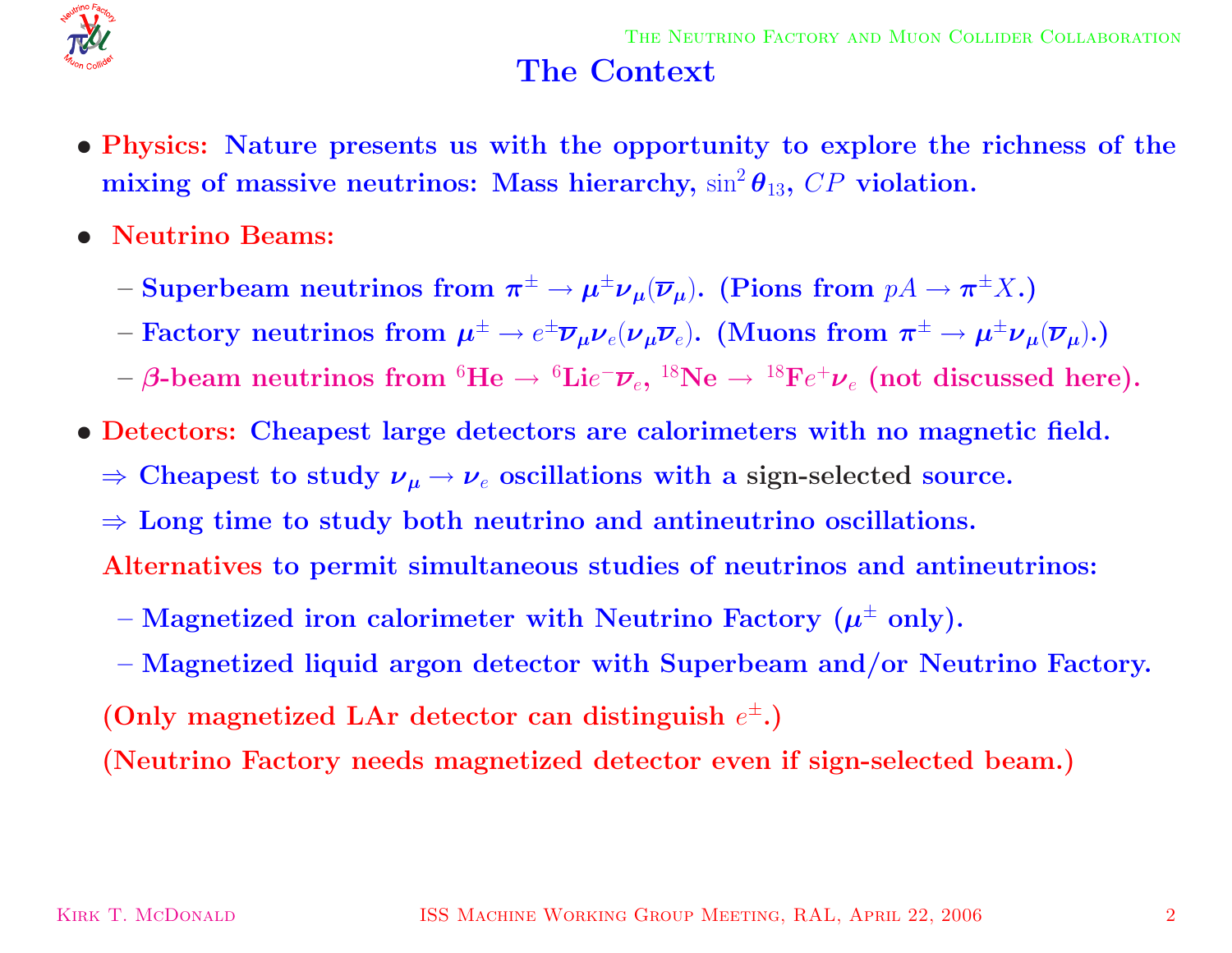

#### **4-MW Proton Beam**

- *•* **10-30 GeV appropriate for both Superbeam and Neutrino Factory.**  $\Rightarrow$  **0.8-2.5**  $\times 10^{15}$   $p$ ps; **0.8-2.5**  $\times 10^{22}$  protons per year of  $10^{7}$  s.
- Rep rate 15-50 Hz at Neutrino Factory, as low as 2 Hz for Superbeam.
	- $\Rightarrow$  **Protons per pulse from 1.6**  $\times10^{13}$  to  $1.25$   $\times10^{15}$ .
	- $\Rightarrow$  **Energy** per pulse from 80 kJ to 2 MJ.
- *•* **Small beam size preferred:**

 $\approx 0.1 \text{ cm}^2 \text{ for Neutrino } \text{Factory, } \approx 0.2 \text{ cm}^2 \text{ for Superbeam.}$ 

- <sup>⇒</sup> **Severe materials issues for target AND beam dump.**
	- *•* **Radiation Damage.**
	- *•* **Melting.**
	- *•* **Cracking (due to single-pulse "thermal shock".**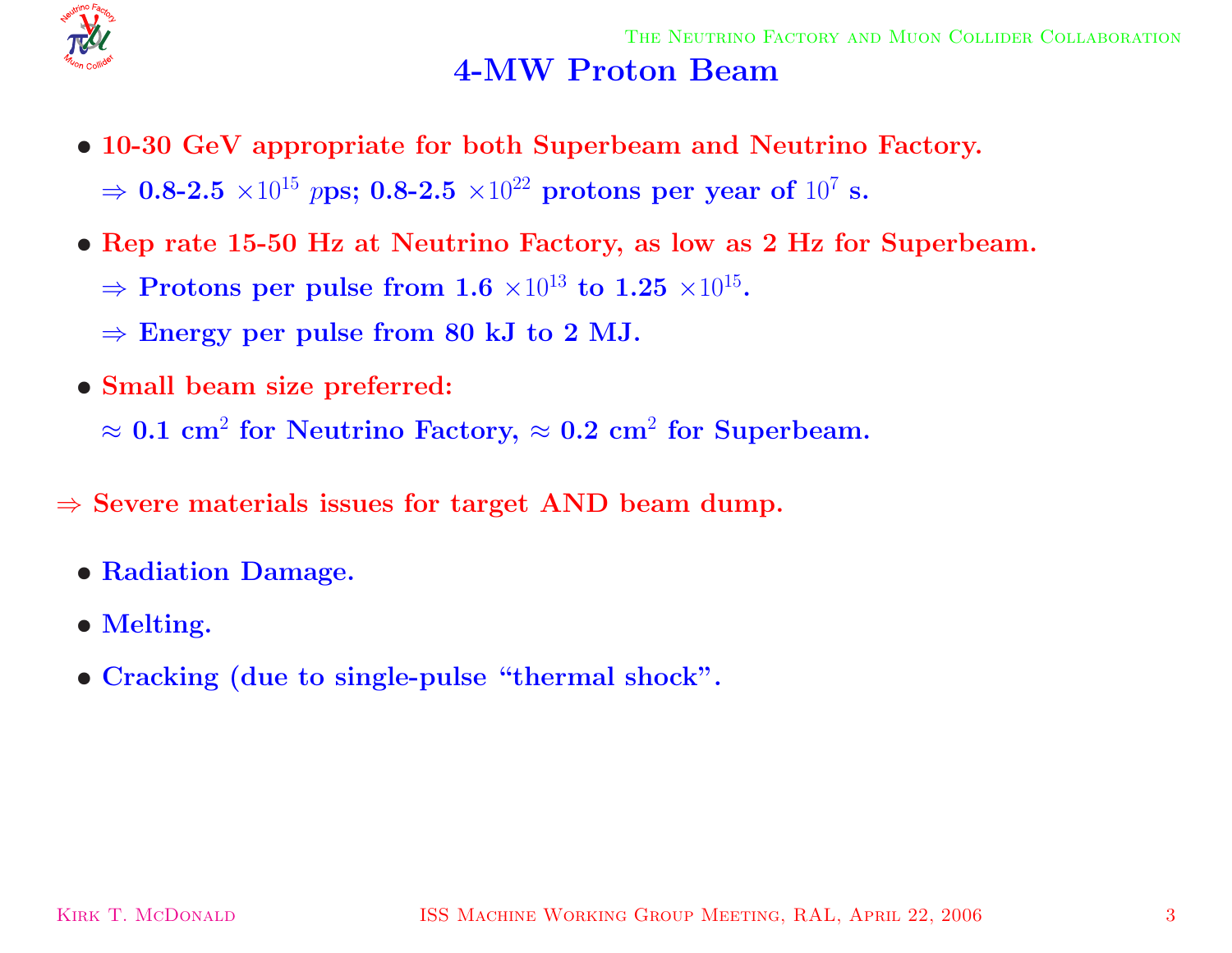

## **Radiation Damage**

The lifetime dose against radiation damage (embrittlement, cracking, ....) by protons  ${\bf f}$  **or**  ${\bf m}{\bf o}{\bf s}$   ${\bf t}$   ${\bf s}$   ${\bf a}{\bf b}{\bf o}{\bf u}{\bf t}$   $10^{22}/{\bf cm}^2$ .

 $\Rightarrow$  Target lifetime of about 5-14 days at a Neutrino Factory (and 9-28 days at a **Superbeam).**

<sup>⇒</sup> **Mitigate by frequent target changes, moving target, liquid target, ...**

## **Remember the Beam Dump**

Target of 2 interaction lengths  $\Rightarrow$  1/7 of beam is passed on to the beam dump.

**Long distance from target to dump at <sup>a</sup> Superbeam,**

- $\Rightarrow$  **Beam** is much less focused at the dump than at the target,
- <sup>⇒</sup> **Radiation damage to the dump not <sup>a</sup> critical issue (Superbeam).**

**Short distance from target to dump at <sup>a</sup> Neutrino Factory,**

- $\Rightarrow$  **Beam** still tightly focused at the dump,
- $\Rightarrow$  Frequent changes of the beam dump, or a moving dump, or a liquid dump.

A liquid beam dump is the most plausible option for a Neutrino Factory, independent of the choice of target. (This is so even for a 1-MW Neutrino Factory.)

The proton beam should be tilted with respect to the axis of the capture system at a Neutrino Factory, so that the beam dump does not absorb the captured  $\pi$ 's and  $\mu$ 's. KIRK T. MCDONALD **ISS MACHINE WORKING GROUP MEETING, RAL, APRIL 22, 2006** 4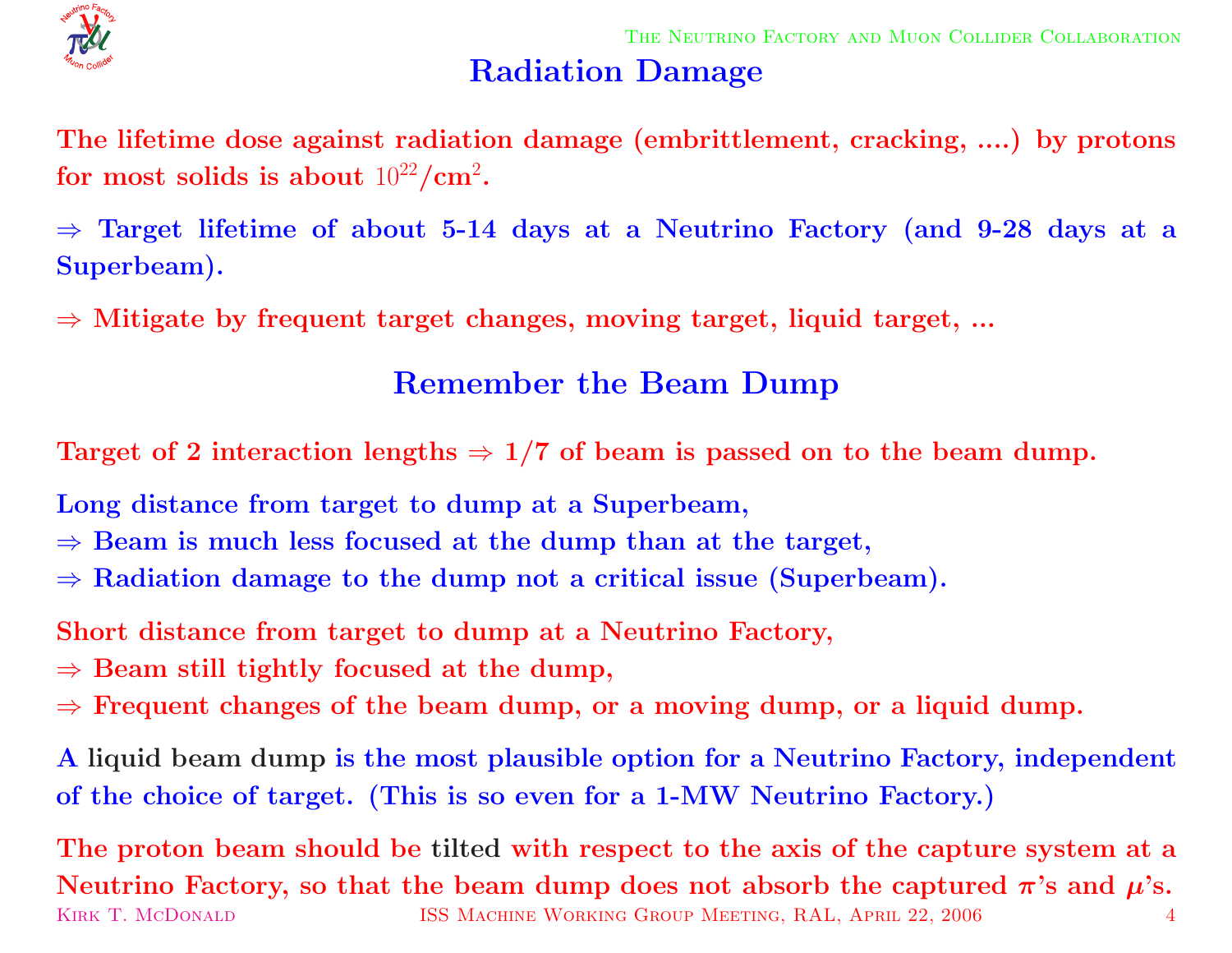

THE NEUTRINO FACTORY AND MUON COLLIDER COLLABORATION

# **Target and Capture Topologies: Toroidal Horn**

The traditional topology for efficient capture of secondary pions is a toroidal "horn" **(Van der Meer, 1961).**

- $\bullet$  Collects only one sign,  $\Rightarrow$  Long data runs, but nonmagnetic detector (Superbeam).
- *•* **Inner conductor of toroid very close to proton beam.**
	- <sup>⇒</sup> **Limited life due to radiation damage at 4 MW.**
	- <sup>⇒</sup> **Beam, and beam dump, along magnetic axis.**
	- <sup>⇒</sup> **More compatible with Superbeam than with Neutrino Factory.**

**Carbon composite target with He gas**

**cooling** (BNL study): Mercury jet target (CERN SPL study):



If desire secondary pions with  $E_\pi \lesssim$  5 GeV (Neutrino Factory), a high-Z target is  ${\bf f}$  avored, but for  $E_\pi\gtrsim10\,{\, {\rm GeV}}$  (some Superbeams), low  $Z$  is preferred. KIRK T. MCDONALD **ISS MACHINE WORKING GROUP MEETING, RAL, APRIL 22, 2006** 5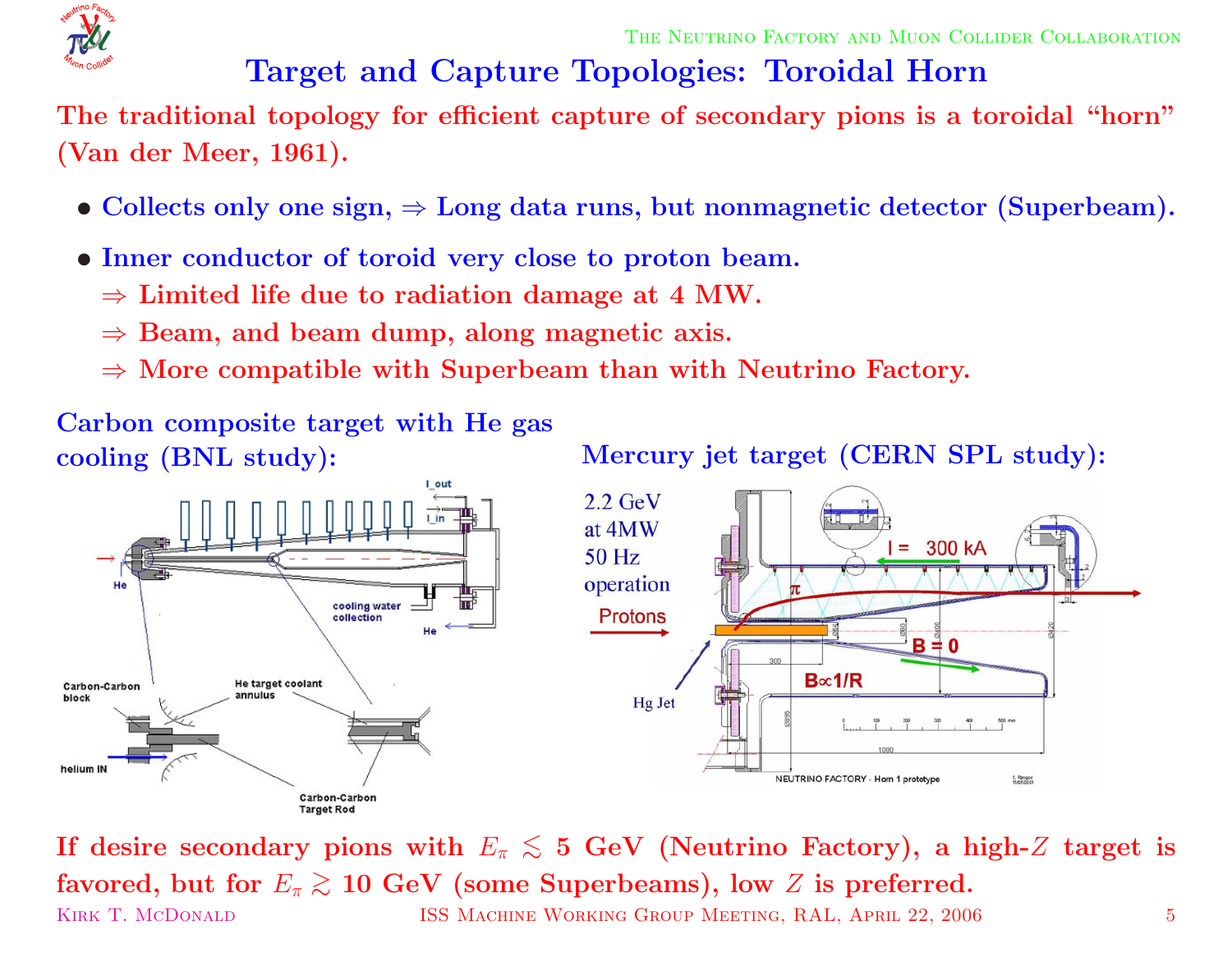

# **Target and Capture Topologies: Solenoid**

**Palmer (1994) proposed <sup>a</sup> solenoidal capture system for <sup>a</sup> Neutrino Factory.**

- Collects both signs of  $\pi$ 's and  $\mu$ 's,  $\Rightarrow$  Shorter data runs (with magnetic detector).
- *•* **Solenoid coils can be some distance from proton beam.**

⇒ > ∼ **4 year life against radiation damage at 4 MW.**

<sup>⇒</sup> **Proton beam readily tilted with respect to magnetic axis.**

 $\Rightarrow$  **Beam dump** out of the way  $\mathbf{p}$  **of** secondary  $\boldsymbol{\pi}$ 's and  $\boldsymbol{\mu}$ 's.

**Mercury jet target and proton beam tilt downwards with respect to the horizontal magnetic axis of the capture system.**

**The mercury collects in <sup>a</sup> pool that serves as the beam dump (Neutrino Factory Study 2):**

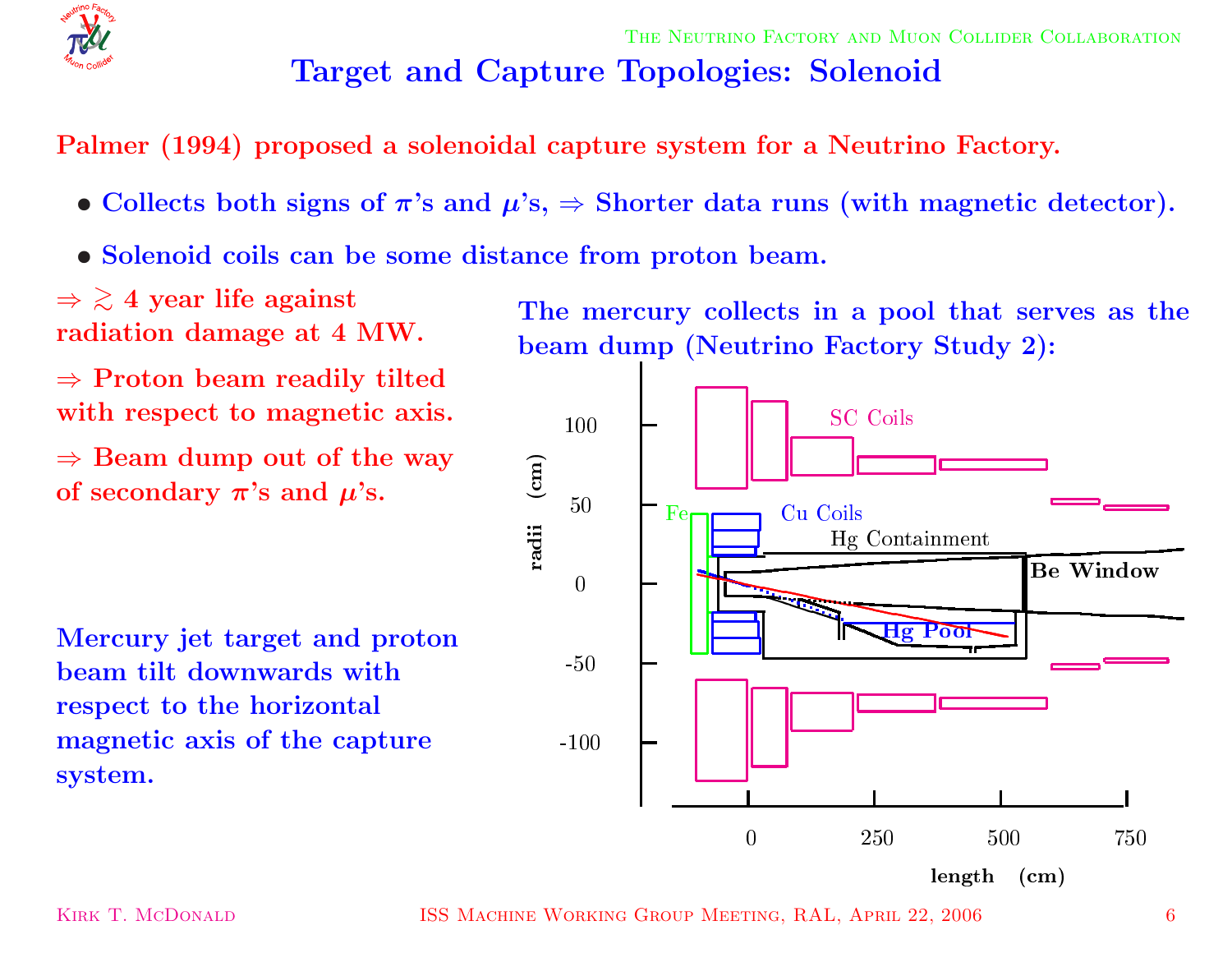

# **Solenoid Capture System for <sup>a</sup> Superbeam**

- Pions produced on axis inside the (uniform) solenoid have zero canonical angular  ${\bf momentum},\; L_z=r(P_\phi+eA_\phi/c)=0,\;\Rightarrow P_\phi=0\;\,{\bf on}\;\,{\bf exiting}\;\,{\bf the}\;\,{\bf solenoid}.$
- If the pion has made exactly  $1/2$  turn on its helix when it reaches the end of the solenoid, then its initial  $P_r$  has been rotated into a pure  $P_\phi, \, \Rightarrow \, P_\bot = 0$  on exiting **the solenoid.**
- <sup>⇒</sup> **Point-to-parallel focusing for**

 $P_\pi=eBd/(2n+1)\pi c.$ 

<sup>⇒</sup> **Narrowband (less background) neutrino beams of energies**

$$
E_{\nu} \approx \frac{P_{\pi}}{2} = \frac{eBd}{(2n+1)2\pi c}.
$$



$$
\frac{1.27M_{23}^2[\mathbf{eV}^2] L[\mathbf{km}]}{E_{\nu}[\mathbf{GeV}]} = \frac{(2n+1)\pi}{2}.
$$

**(Marciano, hep-ph/0108181)**



 ${\bf Study\ both\ \ \nu\ and\ \ \bar\nu\ at\ the\ same\ time.}$  $\Rightarrow$  Detector must identify sign of  $\mu$  and  $e$ . <sup>⇒</sup> **Magnetized liquid argon TPC. (astro-ph/0105442).**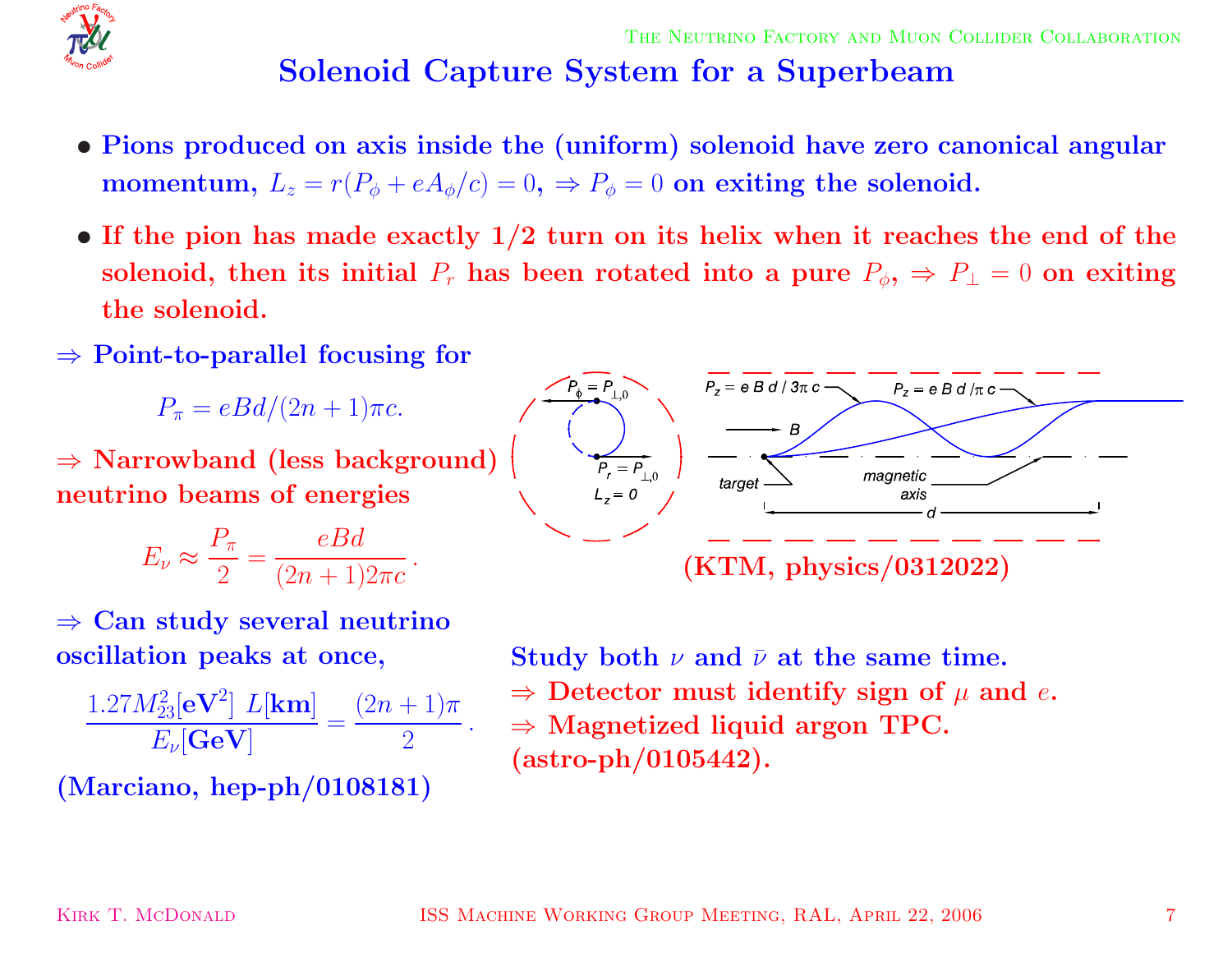

## **Thermal Issues for Liquid Targets (Neutrino Factory)**

**Liquid target/dump using mercury, or <sup>a</sup> Pb-Bi alloy.**

- $\approx 400$   $\mathrm{J}/\mathrm{gm}$  to vaporize  $\mathrm{Hg}$  (from room temp),
- $\Rightarrow$  Need flow of  $>10^4$  g/s  $\approx$  1 l/s in target/dump to avoid boiling in a 4-MW beam.

Neutrino Factory Study 2 design has  $1.5$   $1/s$  flow of Hg, so no critical thermal issues.

Energy deposited in the mercury target (and dump) will cause dispersal, but at benign **velocities (10-50 m/s).**



1-cm-diameter Hg jet in 2e12 protons at  $t = 0, \, 0.75, \, 2, \, 7, \, 18 \, \, \mathrm{ms}$  (BNL E-951, 2001).

$$
\textbf{Model (Sieves):} \qquad v_{\text{dispersal}} = \frac{\Delta r}{\Delta t} = \frac{r\alpha\Delta T}{r/v_{\text{sound}}} = \frac{\alpha U}{C} v_{\text{sound}} \approx 12.5 \, \text{m/s for } U \approx 25 \, \text{J/g.}
$$

 $\mathbf{Data:}~~v_{\text{dispersal}} \approx \mathbf{10}~\mathbf{m/s}~\mathbf{for}~U \approx \mathbf{25}~\mathbf{J/g}.$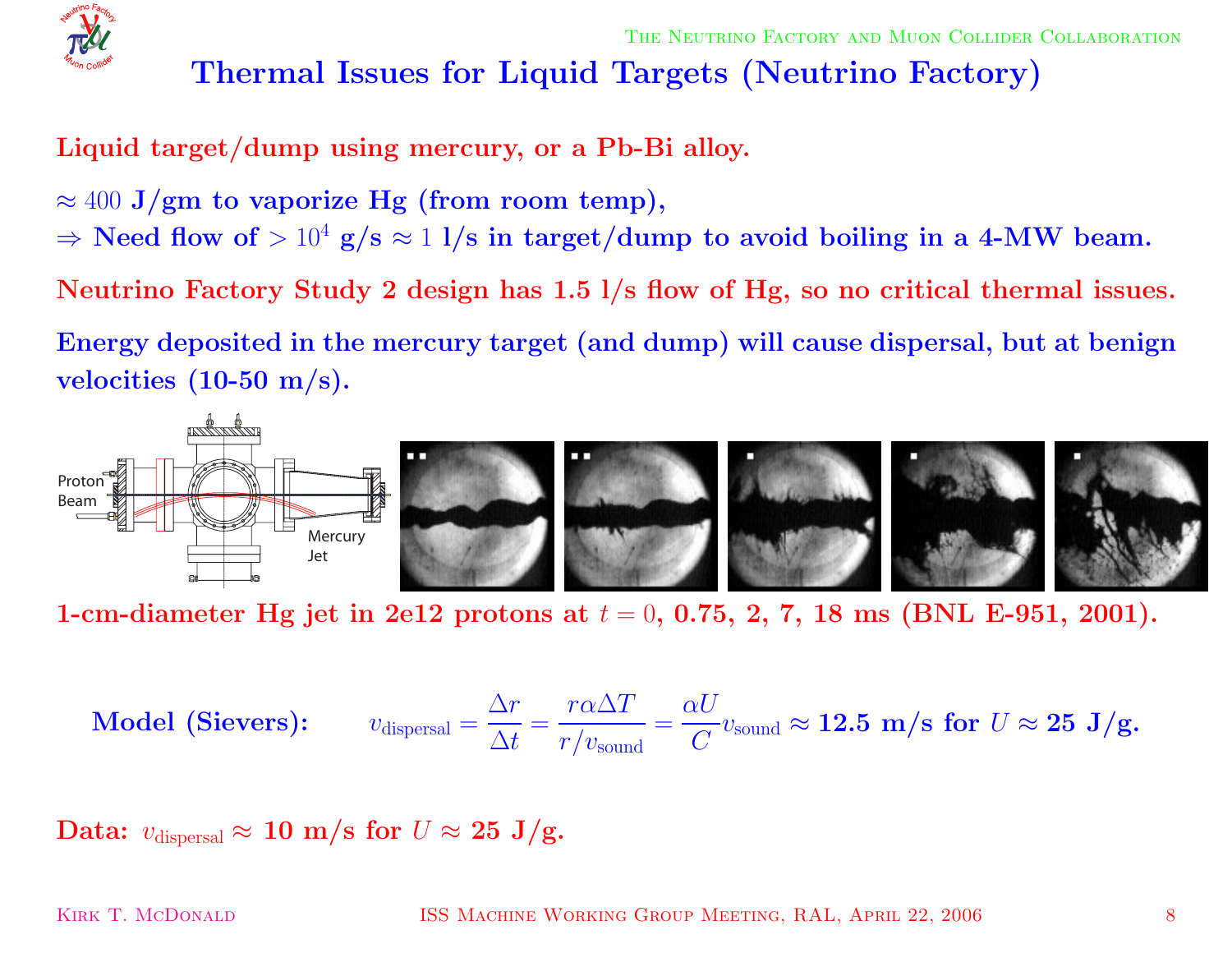

# **Thermal Issues for Solid Targets (Superbeams), <sup>I</sup>**

The quest for efficient capture of secondary pions precludes traditional schemes to cool a solid target by a liquid. (Absorption by plumbing; cavitation of liquid.)

A solid, radiation-cooled stationary target in a 4-MW beam will equilibrate at about  $2500 \text{ C.} \Rightarrow \text{ Carbon is only candidate for this type of target.}$ 

**(Carbon target must be in He atmosphere to suppress sublimation.)**

A moving band target (tantalum) could be considered (if capture system is toroidal).

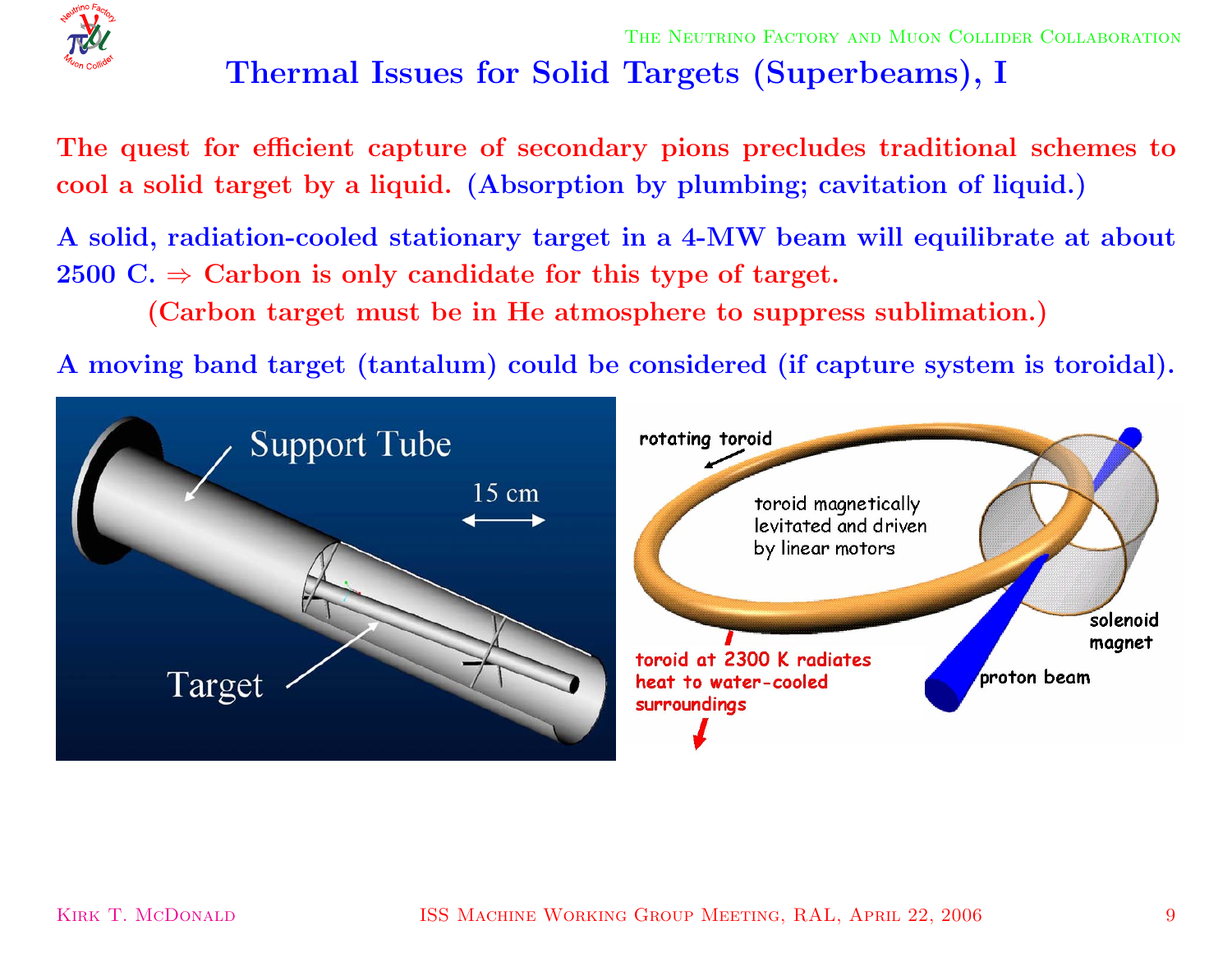

## **Thermal Issues for Solid Targets (Superbeams), II**

When beam pulse length  $t$  is less than target radius  $r$  divided by speed of sound  $v_{\rm sound},$ **beam-induced pressure waves (thermal shock) are <sup>a</sup> major issue.**

Simple model: if  $U=$  beam energy deposition in, say, Joules/g, then the instantaneous  ${\bf t}$  **emperature**  ${\bf r}$  **ise**  $\Delta T$  **is given by** 

$$
\Delta T = \frac{U}{C}, \quad \text{where } C = \text{heat capacity in Joules/g/K.}
$$

The <code>temperature</code> rise leads to a strain  $\Delta r/r$  given by

$$
\frac{\Delta r}{r} = \alpha \Delta T = \frac{\alpha U}{C},
$$
 where  $\alpha$  = thermal expansion coefficient.

 $\bf{The \ strain \ leads \ to \ a \ stress \ } P \ (= \rm force/area) \ given \ by$ 

$$
P = E \frac{\Delta r}{r} = \frac{E \alpha U}{C},
$$
 where  $E$  = modulus of elasticity.

 ${\bf In\ many\ metals,\ the\ tensile\ strength\ obeys\ } P \approx 0.002E,\ \alpha \approx 10^{-5},\ {\bf and}\ \ C \approx 0.3\ {\bf J/g/K,}$ **in which case**

$$
U_{\text{max}} \approx \frac{PC}{E\alpha} \approx \frac{0.002 \cdot 0.3}{10^{-5}} \approx 60 \text{ J/g}.
$$

 $\Rightarrow$  Best candidates for solid targets have high strength (Vasomax, Inconel, TiAl6V4) **and/or low thermal expansion (Superinvar, Toyata "gum metal", carbon-carbon composite).**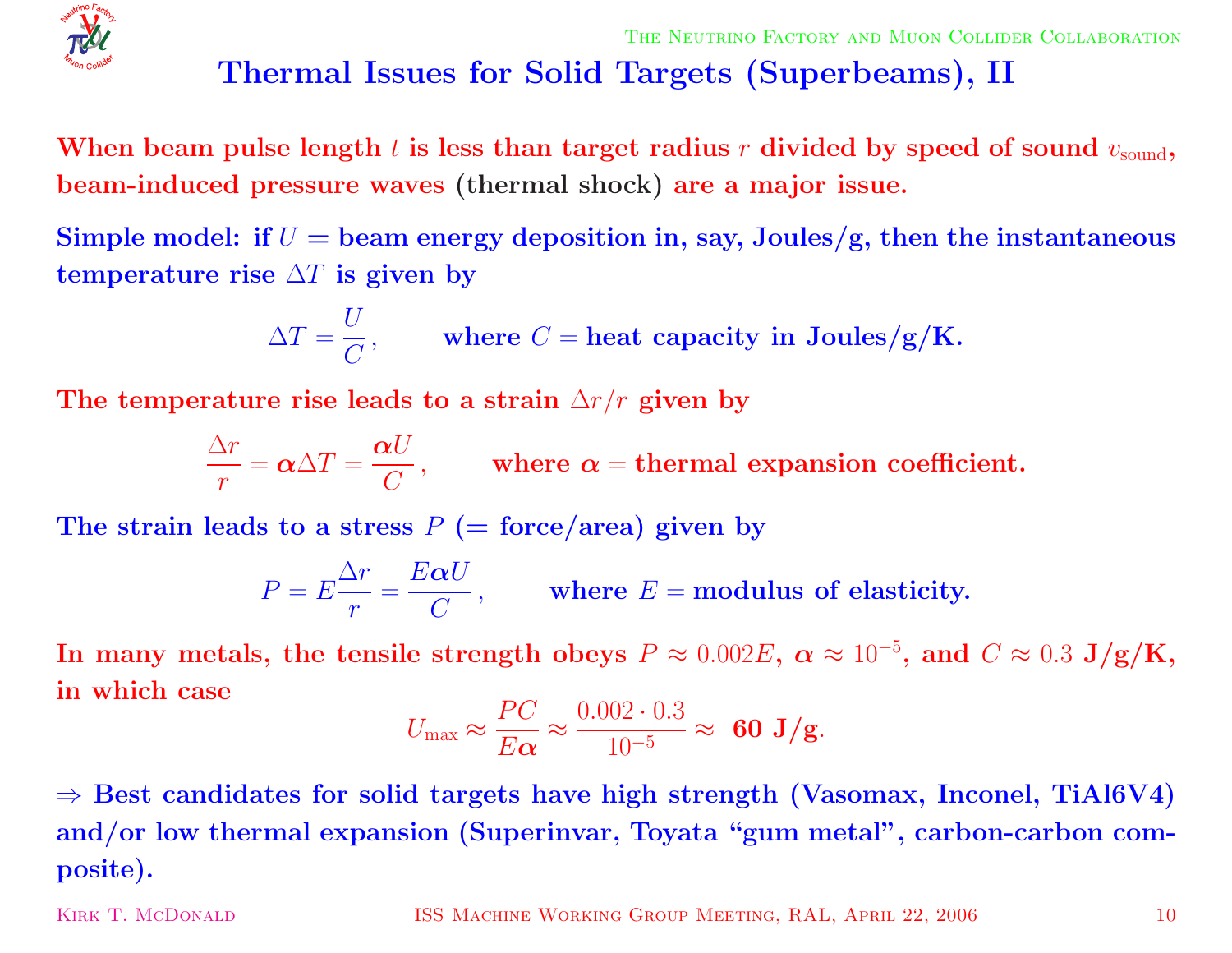

## **How Much Beam Power Can <sup>a</sup> Solid Target Stand?**

**How many protons are required to deposit <sup>60</sup> J/g in <sup>a</sup> material?**

What is the maximum beam power this material can withstand without cracking, for **<sup>a</sup> 10-GeV beam at 10 Hz with area 0.1 cm** 2**.**

Ans: If we ignore "showers" in the material, we still have  $dE/dx$  ionization loss,  ${\bf of~about~1.5~MeV/g/cm^2}.$ 

 ${\bf Now,\ 1.5\,\ MeV} = 2.46\times 10^{-13}$  J, so  $60$  J/ g requires a proton beam intensity of  $60/(2.4 \times 10^{-13}) = 2.4 \times 10^{14}/\text{cm}^2$ .

 ${\bf So,\ P_{\max}\approx10\ {\bf Hz}\cdot10^{10}\ {\bf eV}\cdot1.6\times10^{-19}\ {\bf J/eV}\cdot2.4\times10^{14}/{\bf cm}^2\cdot0.1\ {\bf cm}^2\approx4\times10^5\ {\bf J/s}=\ {\bf 0.4\ MW}.$ 

If solid targets crack under singles pulses of 60 J/g, then safe up to only 0.4 MW **beam power!**

**Empirical evidence is that some materials survive 500-1000 J/g,**  $\Rightarrow$  May survive 4 MW if rep rate  $\gtrsim 10$  Hz.

**Ni target in FNAL** p**bar source: "damaged but not failed" for peak energy deposition** of  $1500 \text{ J/g.}$ 





KIRK T. MCDONALD **ISS MACHINE WORKING GROUP MEETING, RAL, APRIL 22, 2006** 11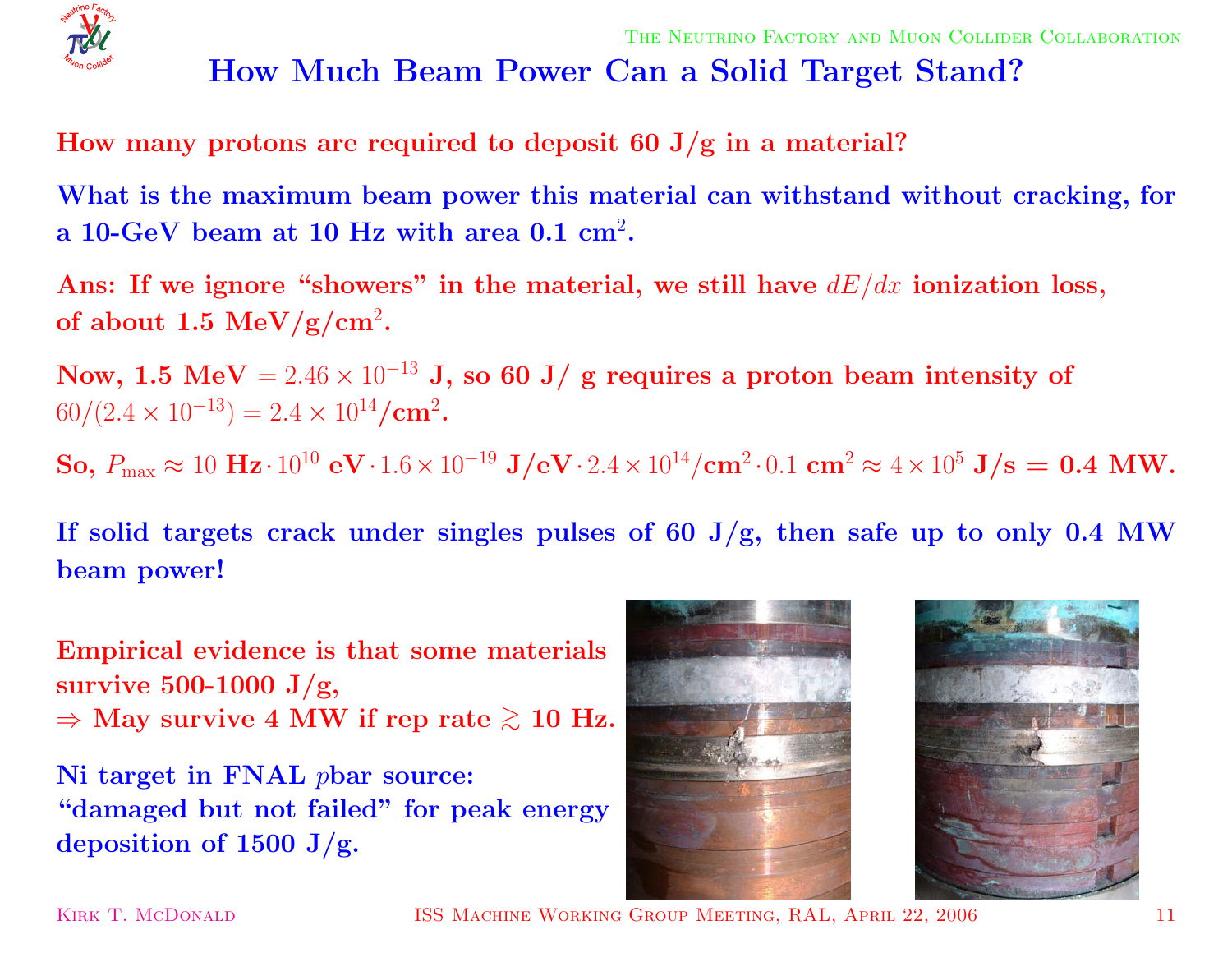

THE NEUTRINO FACTORY AND MUON COLLIDER COLLABORATION **Magnetic Issues for Moving Targets**

**Conducting materials that move through nonuniform magnetic field experience eddy-** $\text{current effects,} \Rightarrow \text{Forces on entering or leaving a solenoid (but not at its center).}$ 

 $\Rightarrow$  Free jet of radius  $r$  cannot pass through a horizontal solenoid of diameter  $D$  unless

$$
v > \frac{3\pi\sigma r^2B_0^2}{32\rho D} \approx 6\left[\frac{r}{1 \text{ cm}}\right]^2 \text{ m/s}, \quad \text{for Hg or Pb-Bi jet, } D = 20 \text{ cm}, B_0 = 20 \text{ T}.
$$

 $50\text{-}\mathrm{Hz}$  rep rate requires  $v\,=\,20\,$  m/s for new target each pulse, so no problem for baseline design with  $r = 0.5$  cm. The associated eddy-current heating is negligible.

[Small droplets pass even more easily, and can fall vertically with no retardation.]

**A liquid jet experiences <sup>a</sup> quadrupole shape distortion if tilted with respect to the solenoid axis. This is mitigated by the upstream iron plug that makes the field more uniform.**

**Magnetic damping of surface-tension waves (Rayleigh instability) observed in CERN-Grenoble tests (2002).**

**The beam-induced dispersal will be partially damped also (Samulyak).**

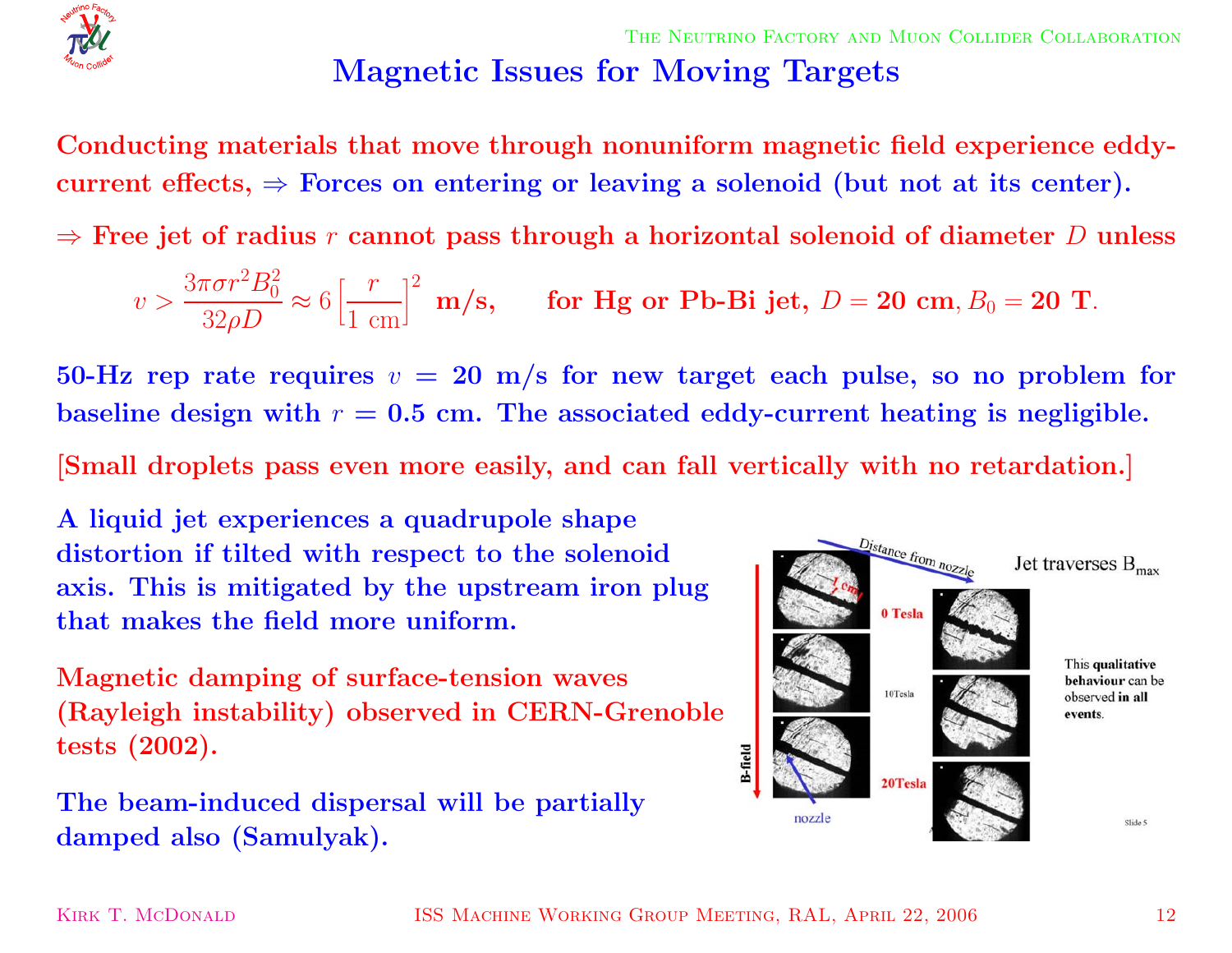

## **DRAFT Recommendations**

This presentation ends with a preliminary set of recommendations on a baseline, alternatives, and relevant R&D for target, dump, capture and decay at a 4-MW **Neutrino Factory and <sup>a</sup> 4-MW Neutrino Superbeam.**

**These draft recommendations are the personal opinion of KTM.**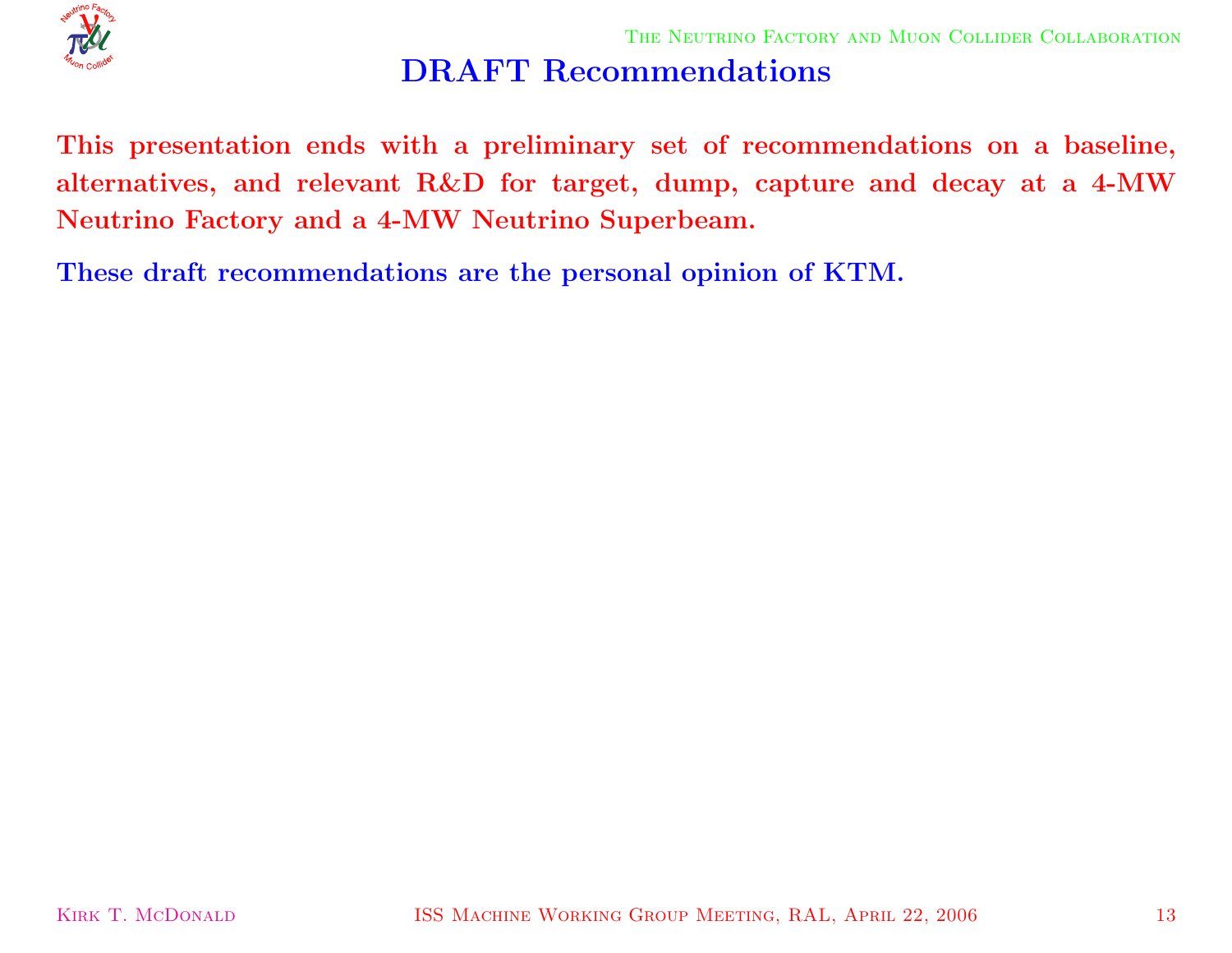

THE NEUTRINO FACTORY AND MUON COLLIDER COLLABORATION

#### **Neutrino Factory: Baseline**

#### **The baseline is essentially that of the Neutrino Factory Study 2, http://www.cap.bnl.gov/mumu/studyii/**



- $\bullet$  Solenoidal capture magnet ( $\approx 20$  T) with adiabatic transition to solenoidal decay  $\bf{channel}\ (\approx 1\ T).$
- Continuous, free mercury jet target ( $r = 0.5$  cm,  $v = 20$  m/s) tilted at 100 mrad **to magnetic axis.**
- *•* **Beam dump <sup>=</sup> pool of mercury fed by the target jet.**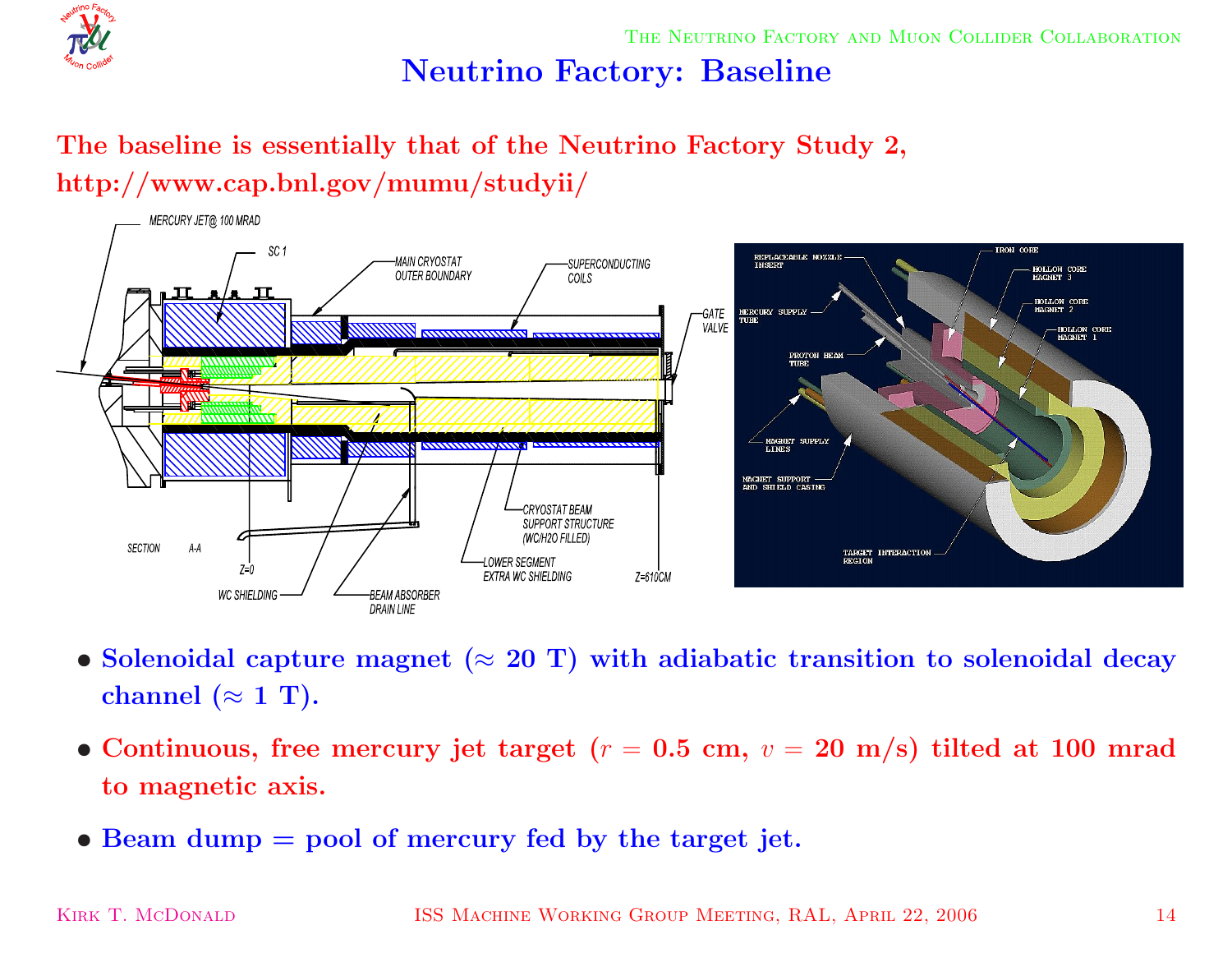

#### **Neutrino Factory: Alternatives**

**No alternatives have been proposed to the mercury pool beam dump.**

**No alternatives have been proposed to the solenoidal decay channel.**

**Conceivable to use mercury pool + solid target, but not recommended.**

Toroidal capture system not recommended as provides only one sign of muons, has awkward matching into a solenoidal decay channel, and is not well matched to use of **<sup>a</sup> mercury pool dump.**

#### **Neutrino Factory: R&D**

- Complete the proof-of-principle demonstration of mercury jet  $+$  proton beam  $+$ **15-T solenoid (CERN MERIT experiment in the TT2A line).**
- *•* **Continue simulations of thermal magnetohydrodynamical properties of the baseline system.**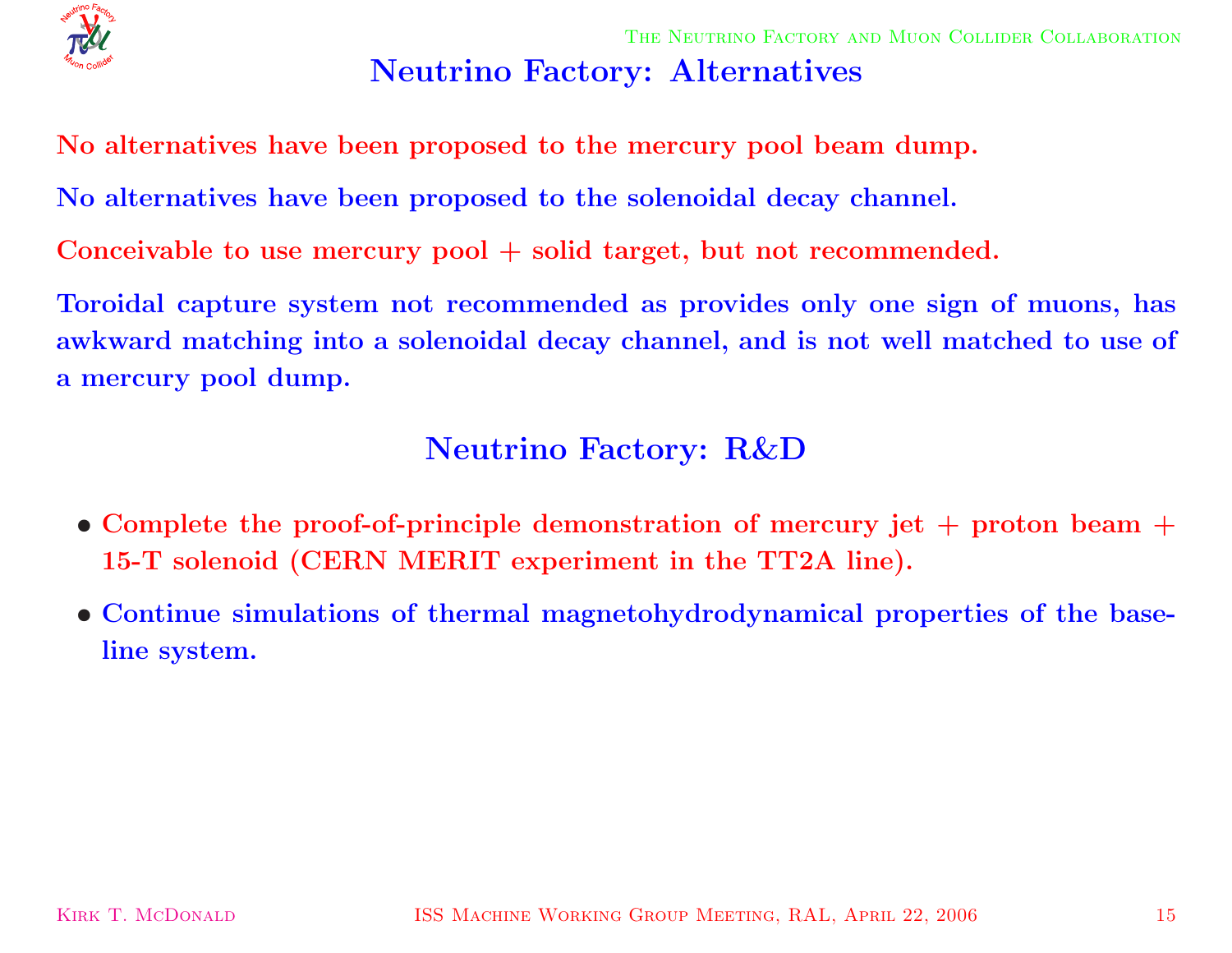

# **Neutrino Superbeam: Baseline**

This recommendation is particularly personal, and reflects KTM's belief that a 4-MW Neutrino Superbeam is some ways off, and should provide better capability **than simply scaling up present <sup>p</sup>lans for 0.4-MW beams.]**

- Capture and decay in a uniform solenoid magnet tuned to provide a "comb" of  ${\bf p}$   ${\bf p}$   ${\bf p}$   ${\bf p}$   ${\bf p}$   ${\bf p}$   ${\bf p}$   ${\bf p}$   ${\bf p}$   ${\bf p}$   ${\bf p}$   ${\bf p}$   ${\bf p}$   ${\bf p}$   ${\bf p}$   ${\bf p}$   ${\bf p}$   ${\bf p}$   ${\bf p}$   ${\bf p}$   ${\bf p}$   ${\bf p}$   ${\bf p}$   ${\bf p}$   ${\bf p}$   ${\bf p}$   ${\bf p}$   ${\bf p}$   ${\bf p}$   ${\bf p}$   ${\bf p}$   ${\bf p$ **maxima.**
- *•* **Conventional water-cooled copper dump at end of decay channel.**
- Carbon-carbon composite target in a He atmosphere, primarily radiation cooled.
- This option linked to use of a detector that can distinguish  $e^{\pm}$ , *i.e.*, a magnetized **liquid argon detector.**

#### **Neutrino Superbeam: Alternative**

- Capture in a toroidal horn, followed by decay in zero magnetic field.
- *•* **Conventional water-cooled copper dump at end of decay channel.**
- Carbon-carbon composite target in a He atmosphere, primarily radiation cooled.
- $\bullet$  This option compatible with use of a nonmagnetic detector such as water Čerenkov.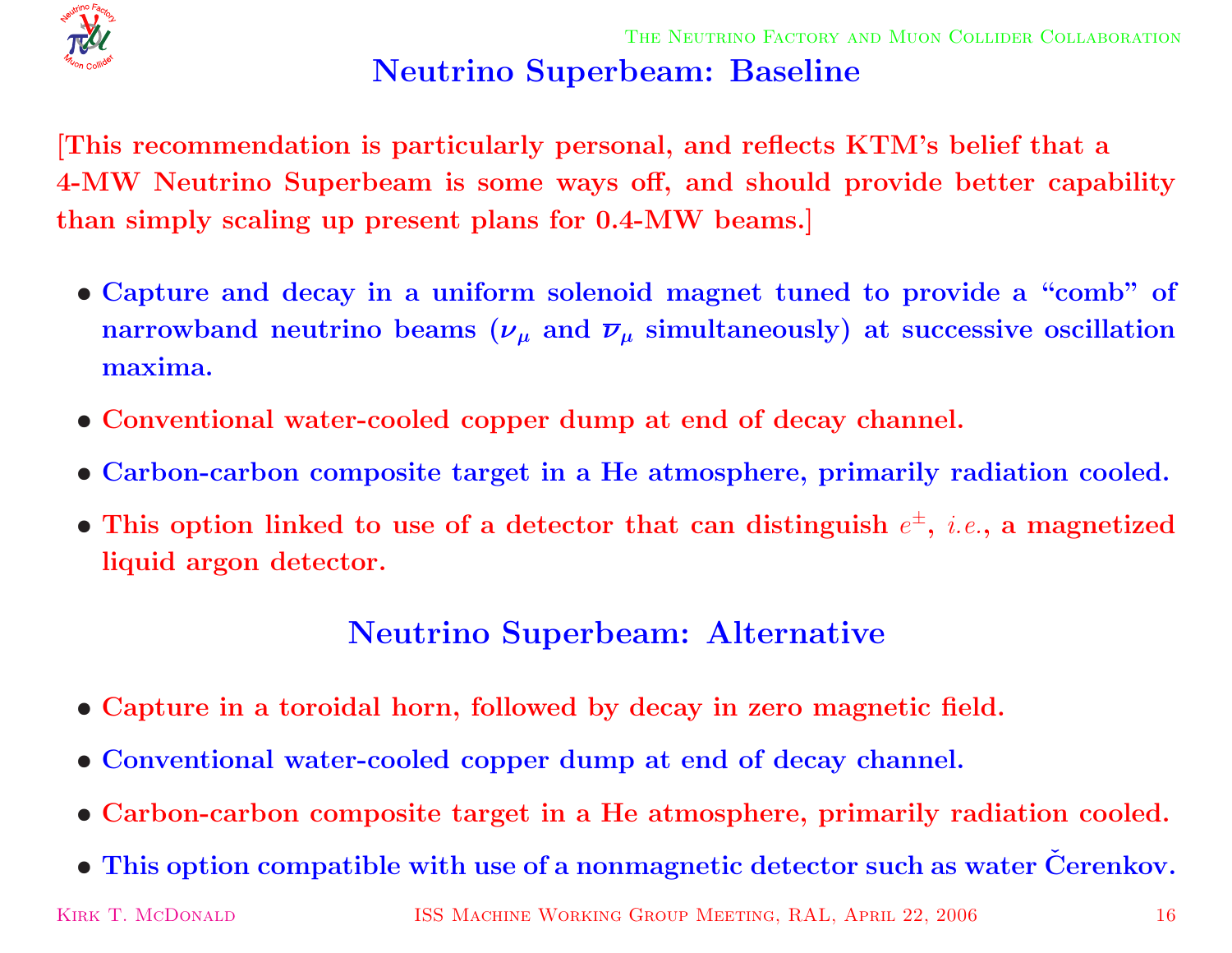# **Neutrino Superbeam: NuMI Target R&D**



**NuMI target failed due to leak in cooling channels (April 2005). Target repaired during 1-month downtime.**

 $\bm{\Gamma}$ arget has now operated up to  $\sim$ 300 **kW.**

**R&D in progress towards <sup>a</sup> 2-MW target.**

**Substantial risk of failure of water jacket due to beam-induced cavitation <sup>p</sup>itting of the Al (or SS) wall.**

 ${\bf Miltigated}$   ${\bf slightly}$   ${\bf by}$   ${\bf the}$   ${\bf 10}\text{-}\mu{\bf s}$ **pulse length of the NuMI proton beam.**



Encapsulation of graphite cylinders (segments) with a prestress of about 10 MPa into stainless steel or aluminum thin-walled pipe:



- Provides an integrity of the target core and keeps it even in the case of thermo-mechanical or radiation damages of some segments
- > Prevents a direct contact of the cooling water with the heated surface of graphite
- Provides a good thermal contact between graphite and metal pipe  $\blacktriangleright$

Prototype of the baffle collimator (2002):

 $\varnothing$ 58 mm graphite cylinders are encapsulated into 1.5 mm thick aluminum pipe